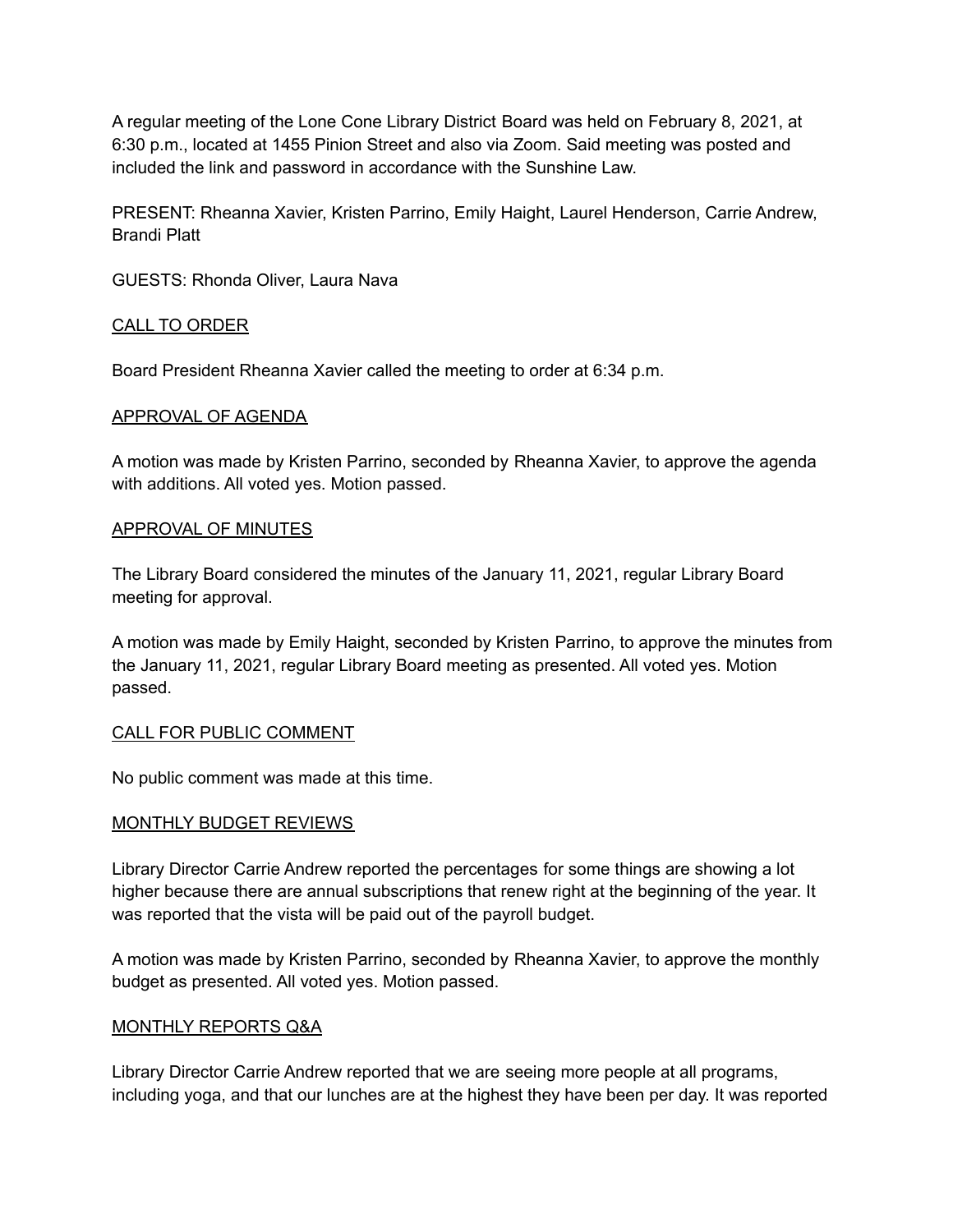Library District Board Meeting February 8, 2021 Page 2 of 3

that the staff are going to start recording how people are finding out about the programs to see which marketing approach is actually working.

It was reported that we have received a grant from the Telluride Foundation for Community Conversations and Carrie will be holding her first program called Afternoon Tea towards the end of the month.

It was reported that we have received a one time program grant called Libraries Transform. Carrie will be doing the facilitator's training. Carrie would like to do that program when we are allowed to gather in larger groups. It is focused on community leaders and how to bring the community together.

It was reported that the Volunteer Celebration has been put on hold at this time until we are allowed to gather in larger groups.

It was reported that Tri-County Health will be doing free health screenings in the conference room every other Thursday.

It was reported that we have received a life sized sculpture from a donor in Telluride. A plaque will be made for the sculpture when we get it and we will eventually get a photo of the donor to put with the donation.

# DIRECTOR'S REPORT

Library Director Carrie Andrew reported that we are still in transition between banks. It was reported that paperwork had to go to the attorneys for a new PDPA number.

A discussion was had about the number of children in the area who often go without food. It was reported that we could have enough money to start doing a backpack lunch program. There was discussion about doing a "Little Free Library", but instead of doing it with books, it would be done with non perishable food items. We could talk to Michele Blunt to send out another survey to the school to see who might need this and try to take away any stigmas of food banks to make food more accessible for everyone in need.

It was reported that Coolings will be coming to do maintenance on the HVAC system.

The library Board was given a scope from Chris Endreason for the grounds project. Carrie's task will be to reach out to the various partners to see if they are still interested in partnering for the project. We are specifically looking for mutual relationship partners that will work together and will share the responsibilities.